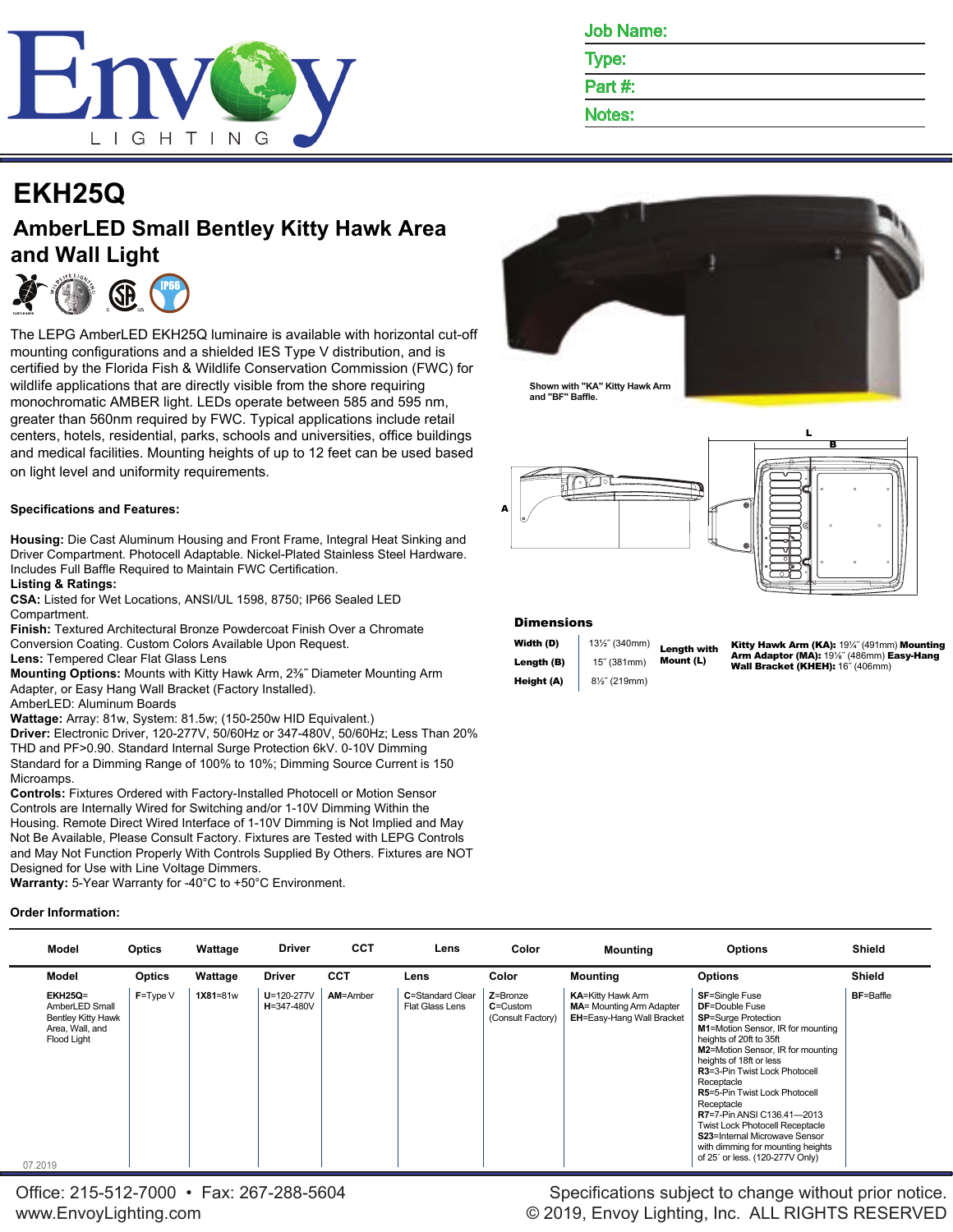

Type:

Part #:

Notes:

#### **Mounting Options:**





**EKH25Q with Kitty Hawk Arm (KA)** Kitty Hawk Die-Cast Mounting Arm, Bronze Powdercoat Finish, Includes Hardware. Mounts Directly to Square Poles.





**EKH25Q with Pole Mounting Arm Adaptor (MA)**

Die-Cast Adaptor for 2⅜″ Horizontal Mounting Arms, Bronze Powdercoat Finish, Includes Hardware.





#### **EKH25Q with Easy-Hang Bracket (EH)**

Die-Cast Easy-Hang Wall Bracket, Bronze Powdercoat Finish, Includes Hardware.

#### **EPA (Effective Projected Area) Shown with Small Kitty Hawk Arm mounting.**

| Configuration | EPA<br>(Sq. Ft.) | Weight<br>(Lbs.) | Configuration       | <b>EPA</b><br>(Sq. Ft.) | Weight<br>(Lbs.) | Configuration       | EPA<br>(Sq. Ft.) | Weight<br>(Lbs.) | Configuration        | EPA<br>(Sq. Ft.) | Weight<br>(Lbs.) |
|---------------|------------------|------------------|---------------------|-------------------------|------------------|---------------------|------------------|------------------|----------------------|------------------|------------------|
| A.,           | 1.08             | 17.5 Lbs         | -0-<br>2@180° Mount | 2.15                    | 35 Lbs           | 3@90° Mount         | 2.37             | 52.5 Lbs         | @-÷-#<br>4@90° Mount | 2.37             | 70 Lbs           |
|               |                  |                  | T.<br>2@90° Mount   | 1.46                    | 35 Lbs           | o q<br>3@120° Mount | 2.15             | 52.5 Lbs         |                      |                  |                  |

#### **Accessories & Replacement Parts:**

|             |                       |                 | <b>Mounting Accessories</b> | (Order Separately, Field Installed)                                                                                              | <b>Accessories</b> | (Order Separately, Field Installed)                                                                                    | <b>Replacement Parts</b><br>(Order Separately, Field Installed) |                                                                                                                |  |
|-------------|-----------------------|-----------------|-----------------------------|----------------------------------------------------------------------------------------------------------------------------------|--------------------|------------------------------------------------------------------------------------------------------------------------|-----------------------------------------------------------------|----------------------------------------------------------------------------------------------------------------|--|
|             |                       |                 | KH20RPZ                     | Die-Cast Adaptor for 3" to 4" Round                                                                                              | P18131             | Twist Lock Non-Shorting (Open) Cap                                                                                     | KH25GL                                                          | Tempered Clear Flat Glass Lens.                                                                                |  |
| KH20RPZ     | KH20WMZ               | PTSB1SZ         |                             | Poles, Bronze Powdercoat Finish.<br>Use with KH25A Kitty Hawk Mounting<br>Arm only.                                              |                    | Disconnects Service to Fixture for<br>Temporary or Permanent Disabling<br>(Fixture Always Off). IP65, 480V<br>Maximum. | KH <sub>25</sub> AZ                                             | Kitty Hawk Die-Cast Mounting Arm,<br>Bronze Powdercoat Finish, Includes<br>Hardware. Mounts Directly to Square |  |
|             |                       |                 | KH20WMZ                     | Die-Cast Wall Mount Adaptor, Bronze                                                                                              |                    |                                                                                                                        |                                                                 | Poles.                                                                                                         |  |
|             |                       |                 |                             | Powdercoat Finish. Use with KH25A<br>Kitty Hawk Mounting Arm only.                                                               | P18132             | Twist Lock Shorting Cap Provides Fixed<br>Service to Fixture (Fixture Always on).<br>IP65, Rated Load 7200w Tungsten.  | <b>ALMAAZ</b>                                                   | Die-Cast Adaptor for 2%" Horizontal<br>Mounting Arms, Bronze Powdercoat                                        |  |
|             |                       |                 | PTSB1SZ                     | Single Pole Tenon Spoke Bracket, 2%"                                                                                             |                    | 110-120VAC Instant Twist                                                                                               |                                                                 | Finish, Includes Hardware.                                                                                     |  |
| PTSB290SZ   | PTSB2180SZ PTSB390SZ* |                 |                             | Horizontal Mounting Arm, Bronze<br>Powdercoat Finish, Includes Hardware.                                                         | P18140             | <b>Lock Photocell</b>                                                                                                  | <b>KHEHZ</b>                                                    | Die-Cast Easy-Hang Wall Bracket,<br>Bronze Powdercoat Finish, Includes                                         |  |
|             |                       |                 |                             | PTSB290SZ Twin Pole Tenon Spoke Bracket, 2%"                                                                                     | P18142             | 105-287VAC Instant Twist Lock                                                                                          |                                                                 | Hardware.                                                                                                      |  |
|             |                       |                 |                             | Horizontal 90° Mounting Arms, Bronze<br>Powdercoat Finish, Includes Hardware.                                                    |                    | Photocell                                                                                                              | P17117                                                          | Internal Microwave Sensor with                                                                                 |  |
|             |                       |                 |                             | PTSB2180SZ Twin Pole Tenon Spoke Bracket, 2%"<br>Horizontal 180° Mounting Arms, Bronze                                           | P18150             | 120VAC Time Delay Twist<br><b>Lock Photocell</b>                                                                       |                                                                 | Dimming, 120-277VAC, 50/60Hz. See<br>P17117 Specification Page for Details.                                    |  |
| PTSB3120SZ* | PTSB490SZ*            | <b>ACCHSG1Z</b> |                             | Powdercoat Finish, Includes Hardware.                                                                                            | P18152             | 277VAC Time Delay Twist<br><b>Lock Photocell</b>                                                                       |                                                                 |                                                                                                                |  |
|             |                       |                 |                             | PTSB390SZ* Triple Pole Tenon Spoke Bracket, 2%"<br>Horizontal 90° Mounting Arms, Bronze<br>Powdercoat Finish, Includes Hardware. | P18156             | 120-277VAC Universal Twist Lock<br>Photocell                                                                           |                                                                 |                                                                                                                |  |
| ACCHSG3     | P17117                |                 |                             | PTSB3120SZ* Triple Pole Tenon Spoke Bracket, 2%"<br>Horizontal 120° Mounting Arms, Bronze                                        | P18157             | 480VAC Time Delay Twist Lock<br>Photocell. For 480V use only.                                                          |                                                                 |                                                                                                                |  |
|             |                       |                 |                             | Powdercoat Finish, Includes Hardware.                                                                                            |                    | ACCHSG1Z Die Cast Accessory Housing for                                                                                |                                                                 |                                                                                                                |  |
|             |                       |                 |                             | PTSB490SZ* Quad Pole Tenon Spoke Bracket, 2%"<br>Horizontal 90° Mounting Arms, Bronze                                            |                    | Installing Sensors or Other Lighting<br>Controls. Bronze Powdercoat Finish                                             |                                                                 |                                                                                                                |  |
|             |                       |                 |                             | Powdercoat Finish, Includes Hardware.                                                                                            | ACCHSG3            | Bronze Polycarbonate Housing for                                                                                       |                                                                 |                                                                                                                |  |
|             |                       |                 |                             | *Non-stock item. Consult factory for lead time.                                                                                  |                    | Installing Sensors, Includes Sensor<br><b>Bracket and Gasket.</b>                                                      |                                                                 |                                                                                                                |  |

07.2019